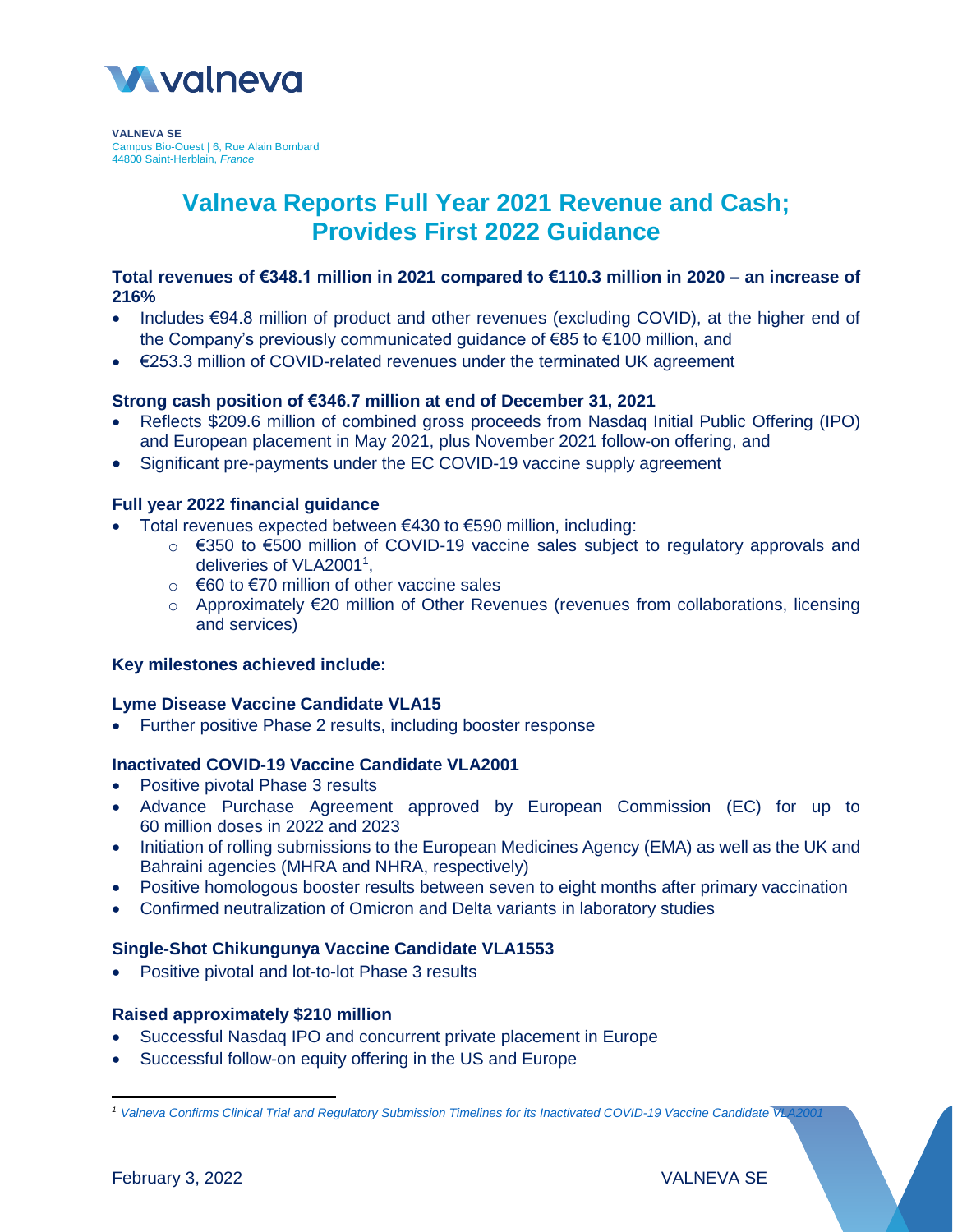

**Saint-Herblain (France), February 3, 2022** – [Valneva SE](http://www.valneva.com/) (Nasdaq: VALN; Euronext Paris: VLA) a specialty vaccine company, today reported its revenue and cash balance for the full year 2021 and provided full year 2022 revenue guidance. The Company will report its 2021 audited consolidated financial statements in March 2022.

**Peter Bühler, Valneva's Chief Financial Officer**, commented, "2021 was an exceptional year for Valneva, marked by the EC COVID-19 supply agreement, our successful Nasdaq listing and the great progress made across our R&D pipeline. We reported positive Phase 3 results for two vaccine candidates (COVID-19 and chikungunya) and we expect both vaccines, if approved, to make a positive change to people's lives. With close to €350 million in cash, we entered 2022 in a strong position and will continue to focus on gaining regulatory approvals and preparing market entry for our key late stage programs."

#### **Revenues**

Valneva's total revenues were €348.1 million in 2021 compared to €110.3 million in 2020, an increase of 216%.

Product sales decreased by 4.5% to €63.0 million in 2021 compared to €65.9 million in 2020 as the travel industry continued to be impacted by the COVID-19 pandemic. On a constant exchange rate (CER) basis, product sales also decreased by 4.5% in 2021 as compared to 2020.

IXIARO<sup>®</sup>/JESPECT<sup>®</sup> sales decreased by 6.9% (5.7% at CER) to €45.1 million in 2021 compared to €48.5 million in 2020. The impact of the COVID-19 pandemic was mitigated by sales to the U.S. Government's Department of Defense (DoD) during the period.

DUKORAL<sup>®</sup> sales declined by 81.7% (82.4% at CER) to  $\epsilon$ 2.4 million in 2021 compared to €13.3 million in 2020.

Third Party product sales grew by 271.3% to €15.4 million in 2021 from €4.2 million in 2020. The increase in Third Party product sales was driven by incremental sales related to Valneva's distribution agreement with Bavarian Nordic for the sales of Rabipur<sup>®</sup>/RabAvert<sup>®</sup> and Encepur<sup>®</sup>, which commenced in certain territories in 2021.

Other Revenues, including revenues from collaborations, licensing and services, amounted to €285.1 million in 2021 compared to €44.4 million in 2020. This increase was attributable to revenues recognized in relation to the terminated UK COVID-19 vaccine supply agreement for non-refundable payments received during the duration of the contract.

#### **Liquidity**

Cash and cash equivalents increased to €346.7 million as of December 31, 2021, compared to €204.4 million as of December 31, 2020, and included \$209.6 million of combined gross proceeds from the two successful equity offerings the Company completed in 2021 as well as pre-payments for future COVID-19 vaccine deliveries to the EC.

#### **About Valneva SE**

Valneva is a specialty vaccine company focused on the development and commercialization of prophylactic vaccines for infectious diseases with significant unmet medical need. The Company takes a highly specialized and targeted approach to vaccine development and then applies its deep understanding of vaccine science to develop prophylactic vaccines addressing these diseases. Valneva has leveraged its expertise and capabilities both to successfully commercialize two vaccines and to rapidly advance a broad range of vaccine candidates into and through the clinic, including candidates against Lyme disease, the chikungunya virus and COVID-19.